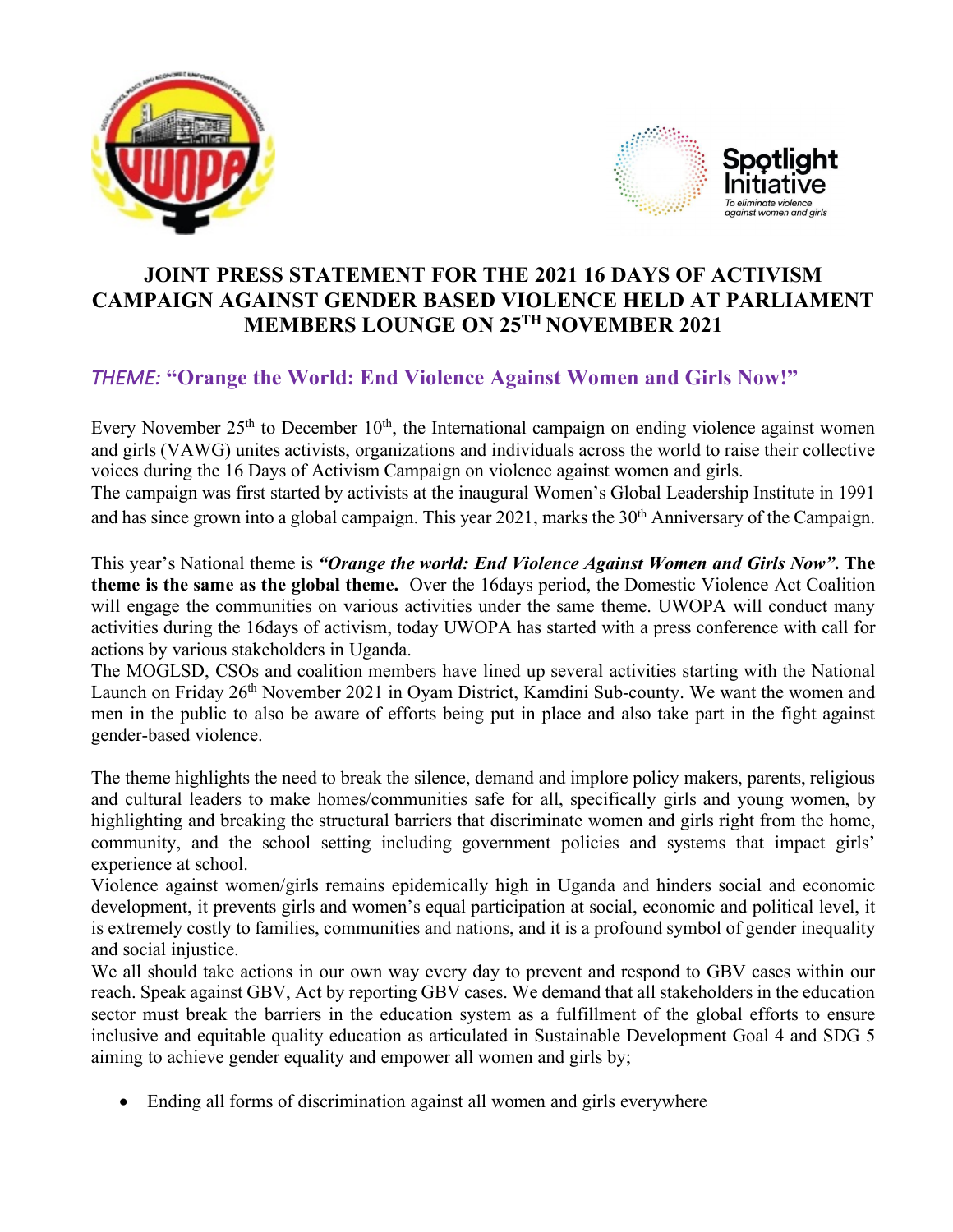- Eliminating all forms of violence against all women and girls in public and private spheres, including trafficking and sexual and other types of exploitation
- Eliminating all harmful practices, such as Teenage pregnancies. child forced marriage and female genital mutilations among others.

Currently in Uganda women and girls face violence at alarming rates. Reports indicate that<sup>i</sup>;

- Ugandan girls are sexually abused during their childhood and this even worsened during the lockdown. The Uganda Police Crime report 2020 also indicated that over 14,000 cases of defilement were reported in 2020; 20 percent of children aged 13-17 had experienced emotional abuse. Violence against women and children deprives them their right to protection, safety and security, dignity and represents a substantial obstacle to equality between women and men. 59.6% of women from the age of 15years have ever experienced physical violence. It is important to note that 39% of women have experienced sexualized violence compared to 11% of men. The average age at dropout for girls is 13years, indicating that girls' dropout at the time they are supposed to be completing primary school<sup>ii</sup>.
- The prevalence of all forms of GBV in Uganda remains unacceptably high. Data from the Uganda Demographic and Health Survey (UDHS) 2016 indicates that 56% of ever-married women and 44% of ever-married men have experienced spousal violence whether physical, sexual or emotional. National statistics show that over half of adult women 15-49 years have experienced violence and more than 1 in every 5 women 15-24 years have experienced sexual violence in their lifetime. According to the UDHS (2016) 51% of women and 49% of men neither sought help nor told anyone about the violence. Thus denying themselves the opportunity to access available support services.
- Estimates for violence against children also show that violence against the girl child is high at 59% for young females prior to age 19 years. Child marriage is still high in Uganda; 34 % of women 20-24 years were married or in union before age 18 and 7 % were married before the age of 15. Female Genital Mutilation (FGM) remains widespread in Kapchorwa and Moroto where 13% and 52 % of girls and women aged 15–49 respectively have been subjected to FGM.
- The COVID 19 pandemic and the associated control measures, which created a lot of anxiety, stress and hardships to most family members and communities escalated cases of GBV. COVID-19 has exacerbated all the risk factors for VAWG, including unemployment and poverty and reinforced many of the root causes such as gender stereotypes and harmful social norms. It has been estimated that 11 million girls may fail to return to school because of COVID-19, thereby increasing their risk of child marriage.
- The Uganda COVID-19 Rapid Gender Assessment of 2020 presents data on the perceptions and incidence of GBV across the Country. The Survey established that physical violence (36%) was the form of GBV most likely to be identified by the respondents followed by denial of resources (18%), sexual violence (18%), child/forced marriage (16%), psychological torture (15%) and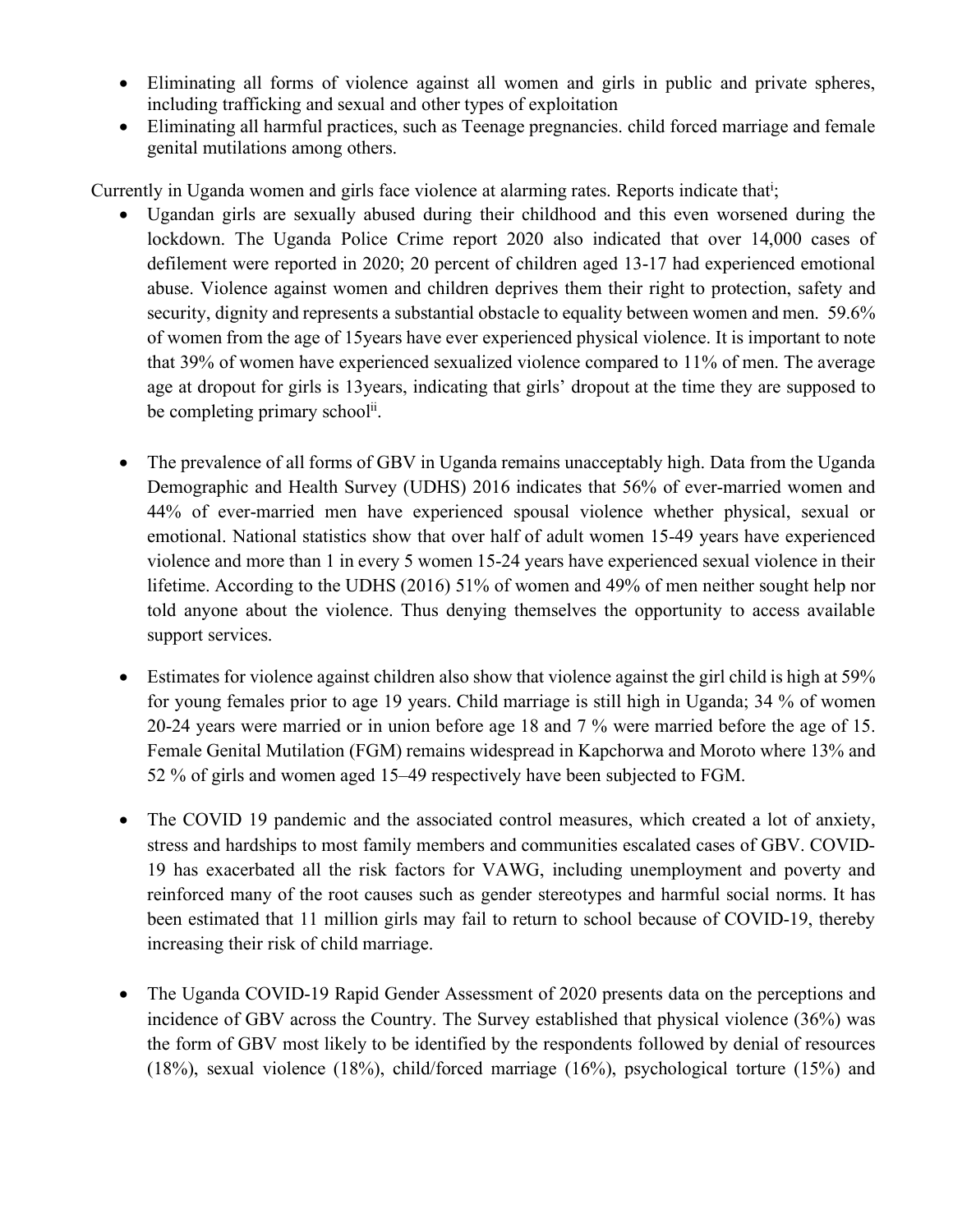sexual harassment (13%). Women (22%) were more likely than men (15%) to know someone who experienced denial of resources during the pandemic.

• The drivers of GBV in Uganda are documented in the 2017 study by MGLSD which identified poverty, caused by lack of economic resources; low literacy levels; unemployment, child support; cultural beliefs and norms, lack of respect for human rights; and women's economic dependency

We therefore call for real action and demand that:

- 1. Increase financing of Gender-Based Violence (GBV) Prevention and Response interventions, across all Sectors and allocate specific resources linked to development outcomes for the same
- 2. Support women's economic empowerment including skilling GBV survivors on income generating activities, provide start-up capital and promote appropriate technology in enterprise development.
- 3. Religious, cultural and political leaders to speak about preventing gender-based violence whenever given opportunity in public gatherings.
- 4. Parents to share the gender roles among the children (both girls and boys equally at home).
- 5. Ensure all girls are enrolled in school and remain in school till they complete higher level education by;
	- a) Removing policies that promote expulsion of pregnant girls,
	- b) Providing privacy/sanitation for girls in schools, etc.)
	- c) As girls go to school, eliminate dangers they face including sexual harassment, rape, kidnapping.
- 6. Challenge the systems that reinforce negative stereotypes and power imbalances faced by girls.
- 7. Effectively punish parents and teachers who sexually harass and abuse their children by revoking their teaching licenses.
- 8. Call upon the government to allocate funding towards implementation of the laws and policies which focus on prevention and respond to GBV.
- 9. Reach out to girls and women experiencing violence by speaking to them and encouraging them to seek for help.
- 10. Teach girls and boys that women and girls have a right to live free from violence and access to opportunities.
- 11. Government and Civil Society Organization should scale up interventions for male engagement and involvement in GBV prevention and response.

Remember, small positive actions and words by every one every day can make a difference. Join the activism! Demand action from your leaders.

Create an enabling environment for women and girls, ending GBV begins with you and me. Make homes and communities safe for women and girls!

Thank you for being part of the press conference.

## **FOR GOD AND MY COUNTRTY Sarah A. Opendi (MP Tororo) Chairperson UWOPA**

 $\overline{a}$ 

<sup>&</sup>lt;sup>i</sup> Uganda Demographic and Health Survey 2011.

ii UNICEF's State of the World's Children 2013;